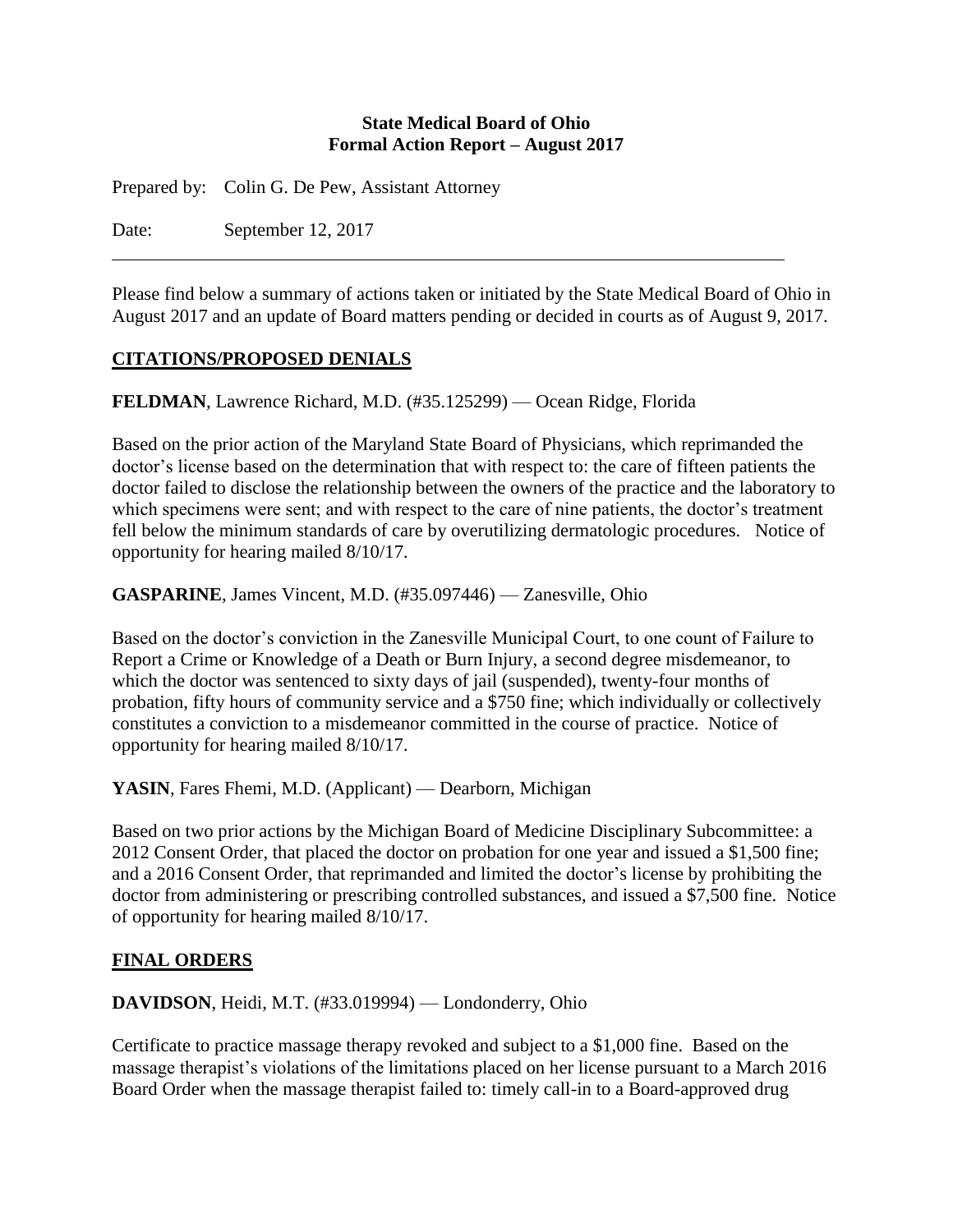testing facility; and failed to submit to random urine screenings. Order effective 8/10/17. (Review and Journal Entry – No hearing requested.)

**JOHNSON**, Sonney Patrice, M.T. Applicant — Cincinnati, Ohio

Application for license to practice massage therapy denied. Based on the finding that the massage therapist is unable to practice according to acceptable and prevailing standards of care by reason of habitual or excessive use or abuse of drugs, alcohol, or other substances that impair ability to practice massage therapy. Order effective  $8/10/17$ . (Review Journal Entry – No hearing requested).

**MARSICO**, Robert Edward Jr., M.D. (#35.064913) — Akron, Ohio

Certificate to practice medicine and surgery suspended for at least eighteen months following the 7/13/16 Summary Suspension, subject to a \$5,000 fine, conditions for reinstatement, and probationary terms for at least five years upon reinstatement or restoration. Based on the finding that the doctor is: impaired in his ability to practice according to acceptable and prevailing standards of care because of habitual or excessive use or abuse of drugs, alcohol, or other substances that impair ability to practice; unable to practice according to acceptable and prevailing standards of care without appropriate treatment, monitoring or supervision by reason of mental or physical illness; and that the doctor made false, fraudulent, deceptive, or misleading statements in the solicitation of or advertising for patients; in relation to the practice of medicine and surgery; or in securing or attempting to secure any certificate to practice or certificate of registration issued by the Board. Order effective 8/10/17.

**QUATTRO**, Laurie Anne, P.A. (#50.002214) — Struthers, Ohio

Physician assistant reprimanded, and subject to a \$5,000 fine. Based on the finding that the physician assistant's certification from the National Commission on Certification of Physician Assistants had expired. Order effective 8/22/17.

**YIP**, Callie, M.T. (#33.019073) — Fairview Park, Ohio

License to practice massage therapy permanently revoked. Based on the massage therapist's conviction in the Montgomery County Court of Common Pleas to one count of complicity to extortion, a felony of the third degree. Order effective 8/10/17. (Review and Journal Entry-No Hearing Requested).

# **VOLUNTARY PERMANENT SURRENDERS/ RETIREMENTS/WITHDRAWALS**

**BRYANT**, David L., M.D. (#35.031386) — Fairfield, Ohio

Permanent revocation of certificate to practice medicine and surgery authorized by doctor in lieu of formal disciplinary proceedings pursuant to Sections 4731.22(B)(9), (10), and or (20), Ohio Revised Code, to wit: Utilizing Controlled Substances for Self and Family Members. Effective 8/9/17.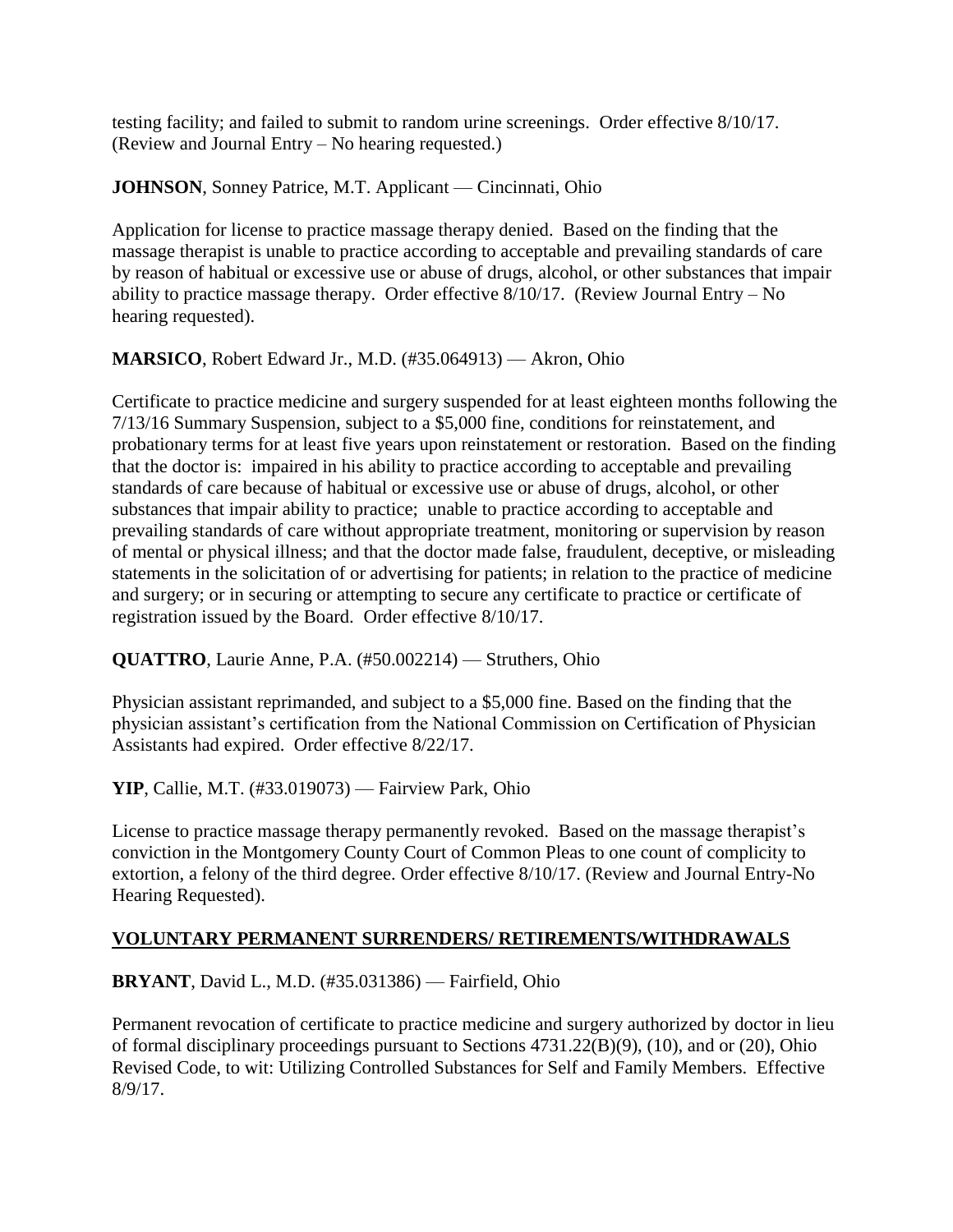## **KINCAID**, Richard M., M.D. (#35.046361) —Westerville, Ohio

Permanent revocation of license to practice medicine and surgery authorized by doctor in lieu of formal disciplinary proceedings pursuant to Section 4731.22(B)(20), Ohio Revised Code, to wit: Rule 4731-15-01, Ohio Administrative Code, and Sections 4731.22(B)(26) and 4731.22(B)(34), Ohio Revised Code. Effective 8/9/17.

**LAUB**, James Leigh, D.O. (#34.008358) — Beavercreek, Ohio

Permanent revocation of certificate to practice osteopathic medicine and surgery authorized by doctor in lieu of formal disciplinary proceedings pursuant to Sections 4731.22(B)(2),(6), and (20), Ohio Revised Code, Ohio Revised Code. Agreement effective 8/9/17. Permanent revocation effective 11/1/17.

#### **CONSENT AGREEMENTS**

**BALDIE**, Kevin Gordon, M.D. (#35.128985) — Cuyahoga Falls, Ohio

Medical license reinstated subject to probationary terms, conditions and limitations for at least two years. Based on the doctor having completed all requirements for reinstatement of license pursuant to the terms of a 4/12/17 Consent Agreement. Agreement effective 8/9/17.

**KREBS**, John Keith, M.D. (#35.066400) — Sheffield Lake, Ohio

Medical license suspended for an indefinite period of time, but not less than one hundred and twenty days. Subject to interim monitoring conditions and conditions for reinstatement including requirement that doctor enter into a subsequent consent agreement incorporating probationary terms, conditions and limitations as determined by the Board. Based on the doctor's admission that he is impaired in his ability to practice medicine and surgery in accordance with acceptable and prevailing standards of care because of habitual or excessive use or abuse of drugs, alcohol, or other substances that impair ability to practice. Agreement effective 8/9/17.

### **LAWRENCE**, Susan Donna, D.O. (#34.005458) — Athens, Ohio

Certificate to practice osteopathic medicine and surgery suspended for an indefinite period of time, subject to interim monitoring conditions and conditions for reinstatement including requirement that the doctor enter into a subsequent consent agreement incorporating probationary terms, conditions and limitations as determined by the Board. Based on the doctor's admission that she is impaired in her ability to practice medicine and surgery in accordance with acceptable and prevailing standards of care because of habitual or excessive use or abuse of drugs, alcohol, or other substances that impair ability to practice. Agreement effective 8/9/17.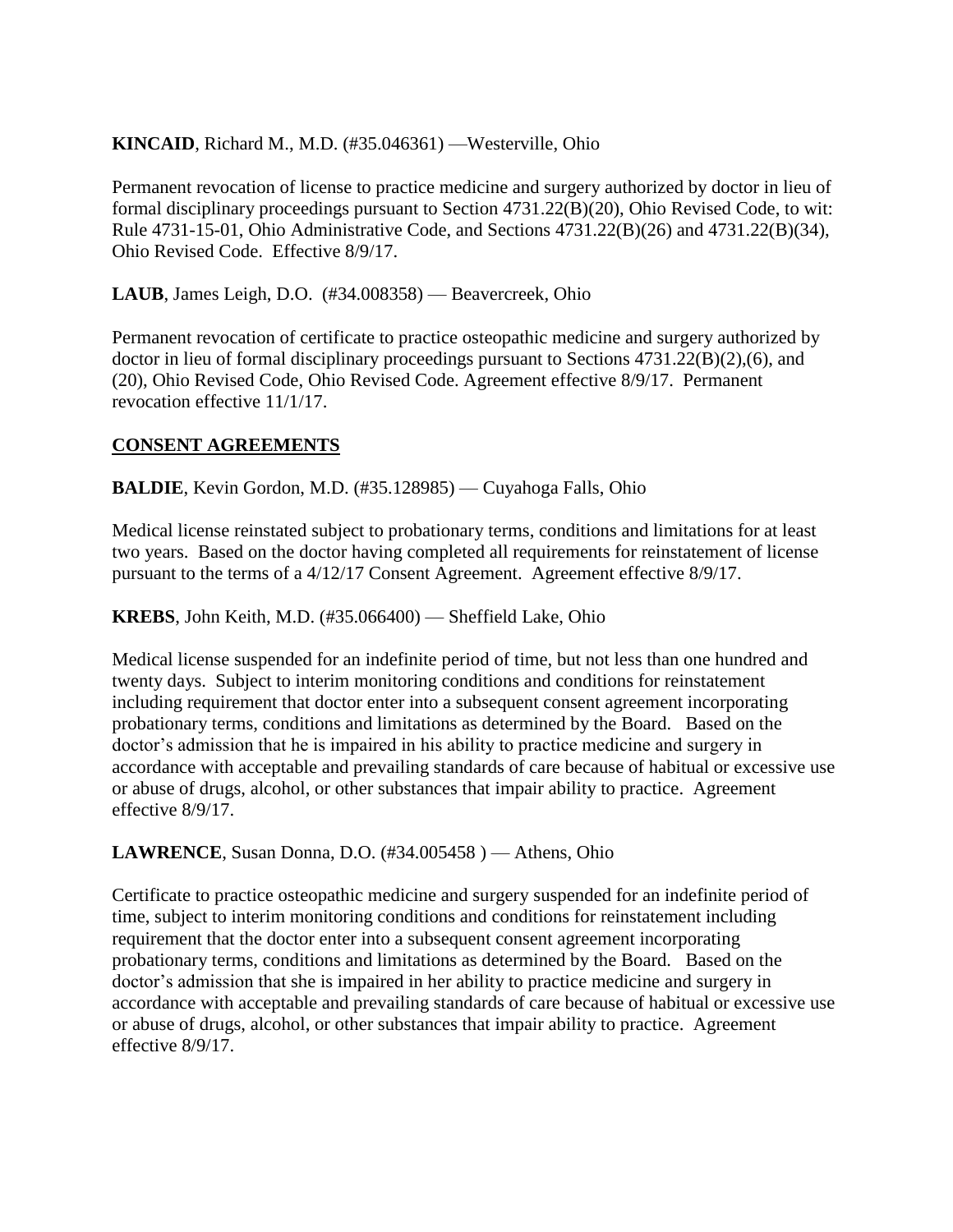#### **MCNUTT**, Steven Scott, M.D. (#35.094053) — Mansfield, Ohio

Medical license suspended for an indefinite period of time, but not less than one year, subject to a \$7,500 fine, interim monitoring conditions and conditions for reinstatement including requirement that doctor enter into a subsequent consent agreement incorporating probationary terms, and conditions and limitations as determined by the Board. Based on the doctor's plea of guilty in the Portage County Court of Common Pleas, Portage County, Ohio, to one felony count of Possession of Heroin, and two felony counts of Aggravated Possession of Drugs. Agreement effective 8/9/17.

**MOORE**, Stephen Lee, D.O. (#34.004442) — Avon Lake, Ohio

Medical License subject to probationary terms, conditions and limitations for at least five years. Based on a prior action by the Kentucky Board of Medicine which suspended and subsequently reinstated the doctor's license to practice osteopathic medicine via an Agreed Order that established limitations and conditions on the doctor's ability to practice, due to the doctor's consumption of mood-altering substances and alcohol that impaired the doctor's ability to practice according to acceptable and prevailing standards of care because of habitual or excessive use of drugs, alcohol or other substances that impair ability to practice. Agreement effective 8/9/17.

**MYLES**, Wayne J., D.O. (#34.006715) — Guysville, Ohio

Osteopathic medical license suspended for an indefinite period of time, but not less than one hundred and fifty days, subject to a \$15,000 fine, interim monitoring conditions and conditions for reinstatement including requirement that doctor enter into a subsequent consent agreement incorporating probationary terms, conditions and limitations as determined by the Board. Based on the doctor's admission that when he failed to formally terminate the physician-patient relationship before entering into a consensual sexual relationship with a female coworker to whom he provided medical care, he violated or attempted to violate, directly or indirectly the Board's rule prohibiting sexual misconduct with patients. Agreement effective 8/9/17.

**SAMPSON**, Shane Timothy, M.D. (#35.063468) — Greenville, Ohio

Medical license reinstated with probationary terms, conditions and limitations for at least two years based on doctor's admission that he has fulfilled the conditions for reinstatement as established by the December 2016 Step I Consent Agreement. Agreement effective 8/9/17.

### **SCHWARZ**, Bradley Thurlow, D.O. (#34.011077) — Cleveland, Ohio

Osteopathic medical license suspended for an indefinite period of time, but not less than one year. Subject to interim monitoring conditions and conditions for reinstatement including requirement that doctor enter into a subsequent consent agreement incorporating probationary terms, conditions and limitations as determined by the Board. Based on the doctor's admission that he entered into a 2017 Consent Agreement with the Pennsylvania Board of Osteopathic Medicine and on a 2017 Pennsylvania Board Order, that indefinitely suspended his license for at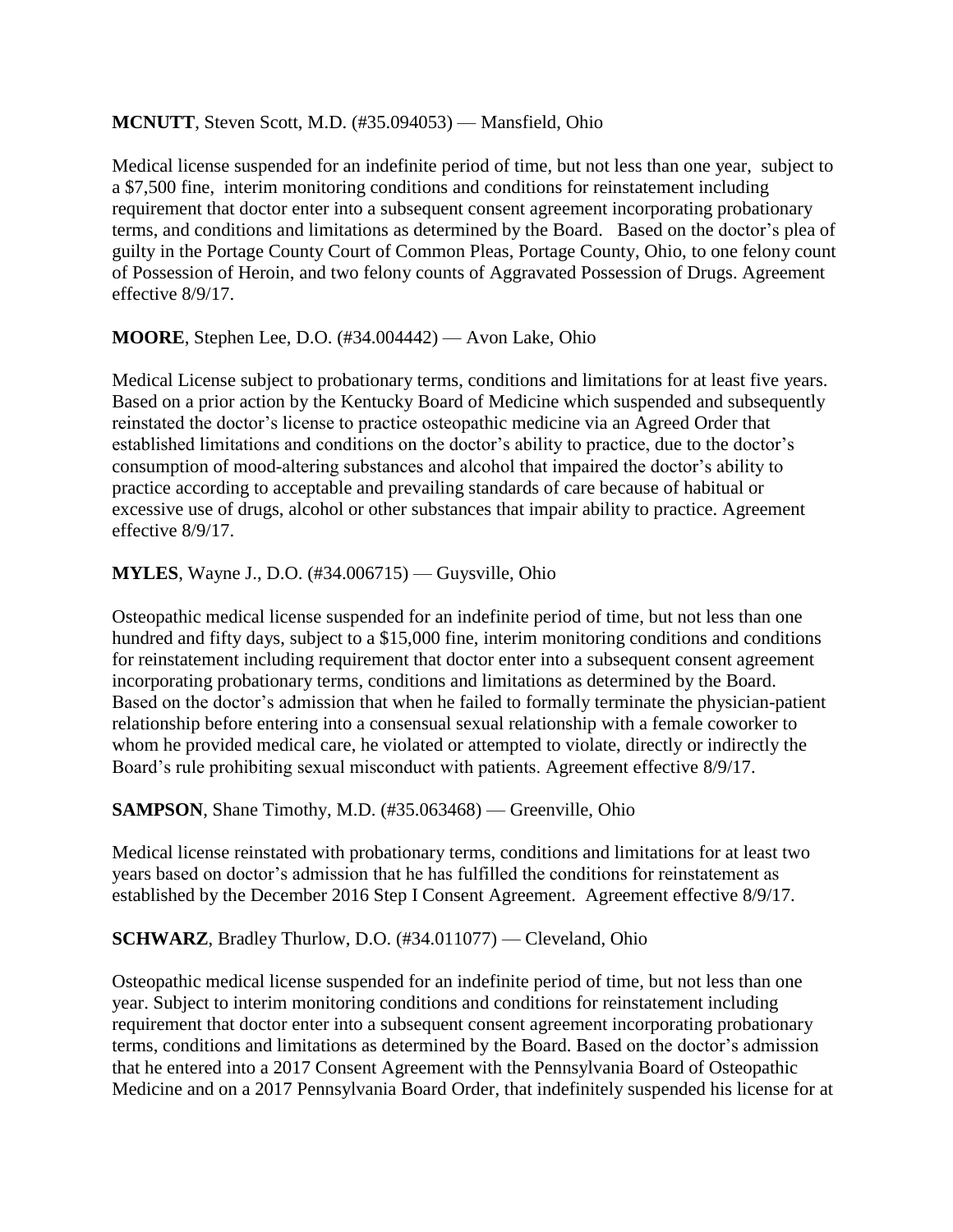least three years, and stayed the indefinite suspension in favor of at least three years of probation, when the Pennsylvania Board found that the doctor's continued practice makes him an immediate and clear danger to the public health and safety, and that he was unable to practice with reasonable skill and safety to patients by reason of mental illness, unless he participated in a structured monitoring and treatment program. Agreement effective 8/9/17.

**TRUONG**, Thong Gia, M.D. (#35.080774) —Youngstown, Ohio

Medical license reprimanded, and subject to a \$7,500 fine and the completion of medical records courses. Based on the doctor's admission that in the care of ten specified patients, the doctor failed to comply with standards and procedures for review of the Ohio Automated RX Reporting System; and that the doctor's acts, conduct and/or omissions constitute a violation of the Board's rule with respect to the Standards and Procedures for Review of OARRS. Agreement effective 8/9/17.

# **PROBATIONARY REQUESTS AND MODIFICATIONS**

**BALDIE**, Kevin Gordon, M.D. (#35.128985) — Cuyahoga Falls, Ohio

Doctor's request for approval of monitoring physician granted by vote of the Board on 8/9/17. Frequency and number of charts to be reviewed by monitor established as ten charts per month.

**BANGERT**, Michael Theodore, M.D. (#35.123521) — Troy, Ohio

Doctor's request for approval of treating psychologist, and reduction in psychiatric sessions from once every month to once every three months granted by vote of the Board on 8/9/17.

**BRUNO**, Patrick Lewis, M.D. (#35.096568) — Burton, Ohio

Doctor's request for approval of monitoring physician granted by vote of the Board on 8/9/17.

**DEMINT**, Franklin Donald, D.O. (#34.005493) — Kingston, Ohio

Doctor's request for approval of new monitoring physician, and new practice plan granted by vote of the Board on 8/9/17.

**EWALD**, Jesse Michael, M.D. (#35.124055) — Westerville, Ohio

Doctor's request for approval to travel without submitting individual travel requests granted by vote of the Board on 8/9/17.

**FELUMLEE**, Kirstin Dawn, M.T. (#33.019265) —Waynesville, Ohio

Massage therapist's request for approval of a ninety-day extension to complete the professional ethics course requirement, and approval of ethics courses granted by vote of the Board on 8/9/17.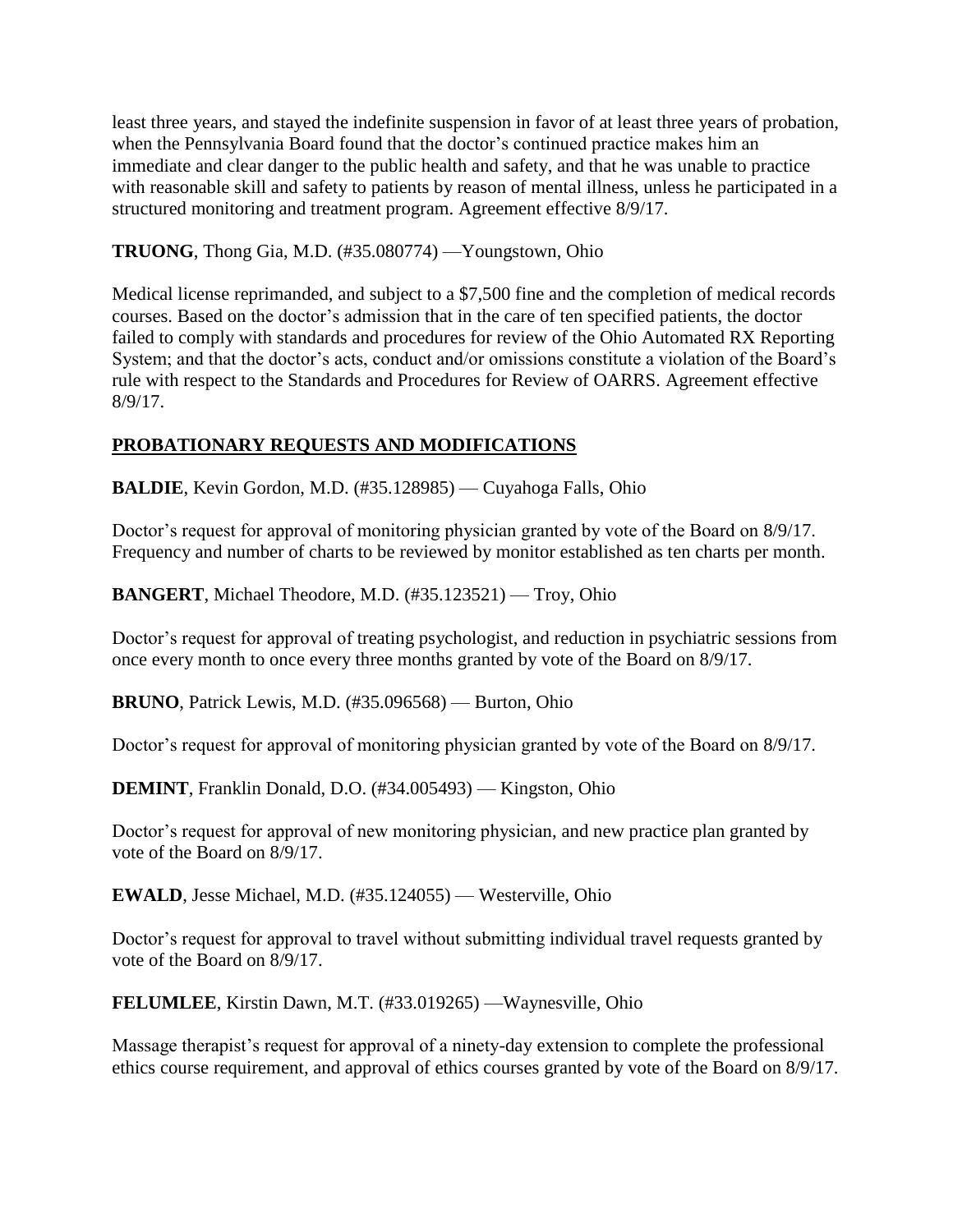**HABER**, Robert Seth, M.D. (#35.064474) — Shaker Heights, Ohio

Doctor's request for approval of a reduction in appearance from every six months to once annually granted by vote of the Board on 8/9/17.

**KRAMER**, Jr., Thomas Deweese, M.D. (#35.120303) — Sandusky, Ohio

Doctor's request for approval of a reduction in drug and alcohol rehabilitation meeting attendance from three per week to two per week with a minimum of ten per month; and discontinuance of drug log requirement granted by vote of the Board on 8/9/17.

**WHITE**, Christopher Robert, M.D. (#35.074150) — Tonawanda, New York

Doctor's request for approval of two psychiatrists to individually conduct two psychiatric return to work assessments, granted by vote of the Board on 8/9/17.

### **PROBATION TERMINATED**

**BURICK**, Joseph Peter, D.O. (#34.002729) — Akron, Ohio

Doctor's request for release from the terms of the 1/14/15 Consent Agreement granted by vote of the Board on 8/9/17. Release effective 8/10/17.

**CHU**, Paul P., M.D. (#35.053485) — Springfield, Ohio

Doctor's request for release from the terms of the 7/8/15 Consent Agreement granted by vote of the Board on 8/9/17. Release effective 8/30/17.

**GRUENTHER**, Raymond Carl, M.D. (#35.058309) — Gahanna, Ohio

Doctor's request for release from the terms of the 8/13/14 Consent Agreement granted by vote of the Board on 8/9/17. Release effective 8/14/17.

**LANDRY**, Kristin Gabrielle, M.D. (#35.131934) — Columbus, Ohio

Doctor's request for approval of release from the 7/13/16 Board Order, granted by vote of the Board on 8/9/17. Release effective immediately.

**MURTHY**, Siva Rao, M.D. (#35.050136) — Belpre, Ohio

Doctor's request for release from the terms of the 8/8/12 Consent Agreement granted by vote of the Board on 8/9/17. Release effective immediately.

**RIESEN**, Matthew Christopher, M.D. (#35.099958) — St. Mary's, Ohio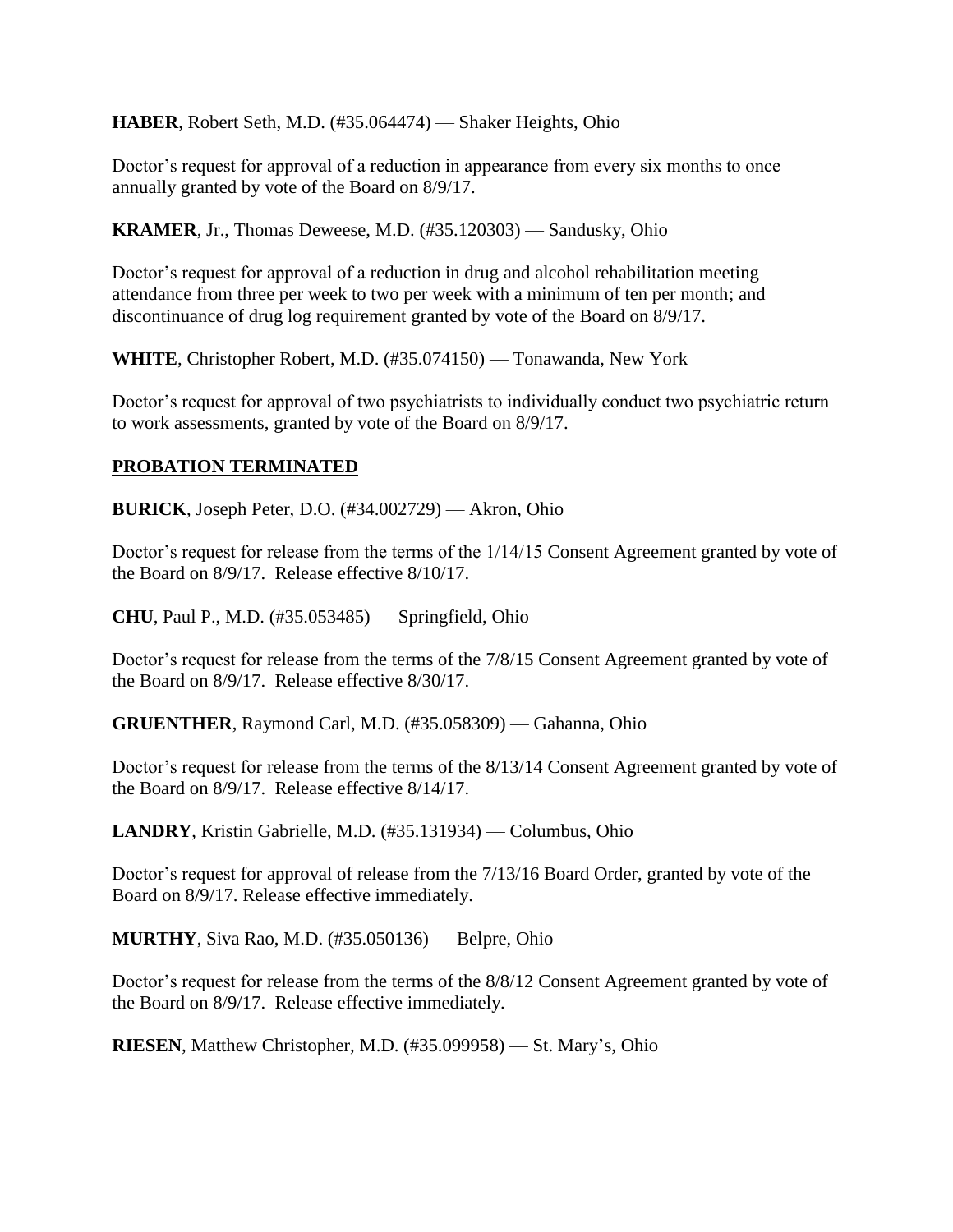Doctor's request for release from the terms of the 8/8/12 Consent Agreement granted by vote of the Board on 8/9/17. Release effective 8/16/17.

### **NON-DISCIPLINARY ACTIONS**

**CARTER**, Antoinette Lashawn, M.T. (#33.010429) —Youngstown, Ohio

Massage therapist's application for restoration of license to practice massage therapy granted, pending passage of the Massage and Bodywork Licensing Examination. Based on massage therapist having not practiced in at least two years prior to application for restoration of license. Order effective 8/10/17. (Journal Entry – No hearing requested.)

**ERNST**, Steven Joseph, M.T. (#33.009081) — Cincinnati, Ohio

Massage therapist's application for restoration of license to practice massage therapy granted, pending passage of the Massage and Bodywork Licensing Examination. Based on massage therapist having not practiced in at least two years prior to application for restoration of license. Order effective 8/10/17. (Journal Entry – No hearing requested.)

**LANZARETTA**, Colleen A, M.T. (#33.006869) — Chagrin Falls, Ohio

Massage therapist's application for restoration of license to practice massage therapy granted, pending passage of the Massage and Bodywork Licensing Examination. Based on massage therapist having not practiced in at least two years prior to application for restoration of license. Order effective 8/10/17. (Journal Entry – No hearing requested.)

**MCCLELLAN**, Jennifer Evans, M.T. Applicant — Columbus, Ohio

Application for license to practice massage therapy denied. Based on the finding that the applicant does not hold a diploma or certificate from a school, college or institution in good standing as determined by the Board; and that the applicant has not held a current license, registration or certificate of good standing for massage therapy issued in another state for at least the preceding five years. Order effective 8/10/17. (Journal Entry-No Hearing Requested).

**SIMMONS**, David William, M.T. (#33.020182) — Dayton, Ohio

Massage therapist's application for restoration of license to practice massage therapy granted, pending passage of the Massage and Bodywork Licensing Examination. Based on massage therapist having not practiced in at least two years prior to application for restoration of license. Order effective 8/10/17. (Journal Entry – No hearing requested.)

### **COURT ACTIONS**

**CARDINAL,** Traci Lee, P.A. (#50.003064RX) — Springfield, Ohio